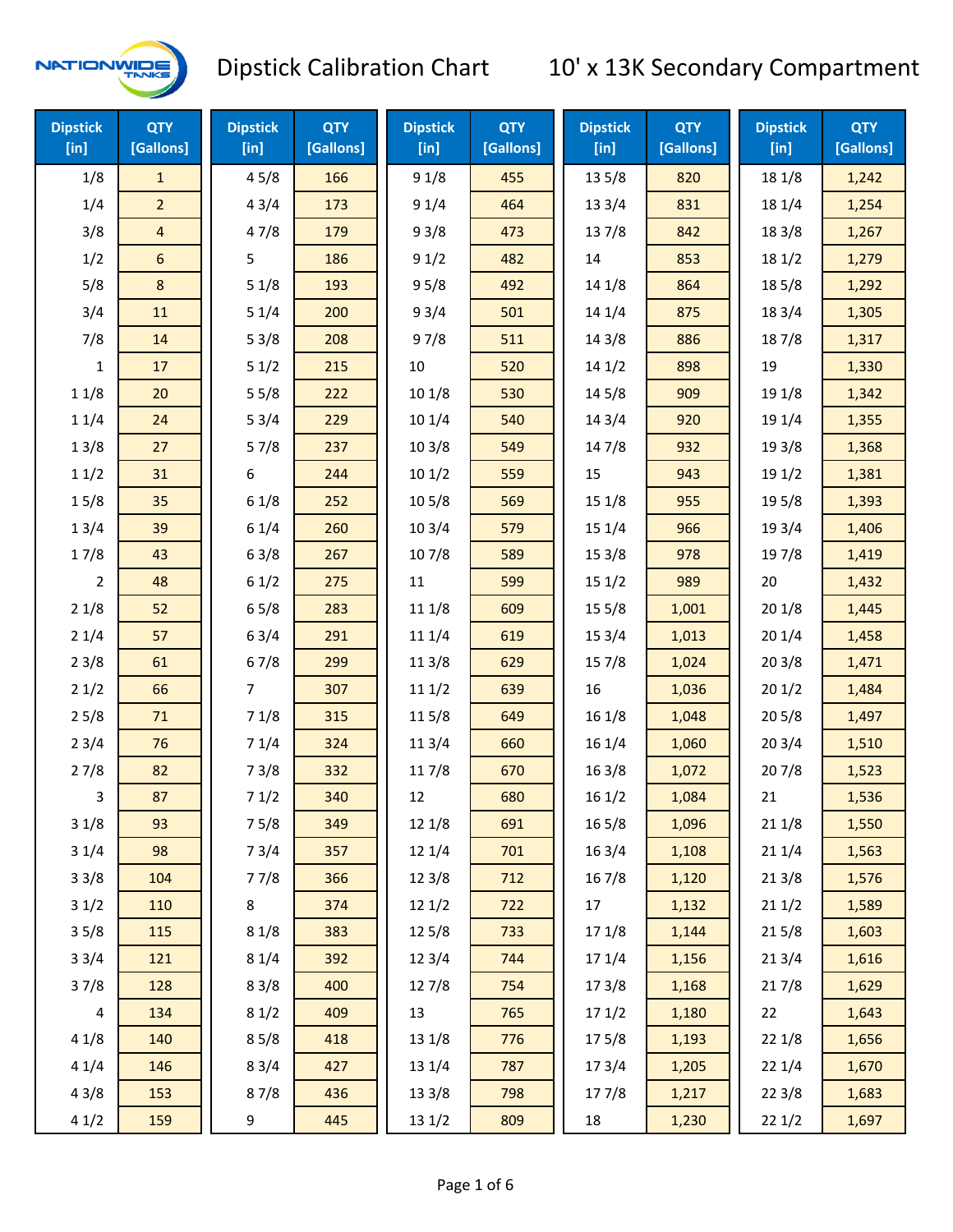

| <b>Dipstick</b><br>$[$ in] | <b>QTY</b><br>[Gallons] | <b>Dipstick</b><br>$[$ in] | <b>QTY</b><br>[Gallons] | <b>Dipstick</b><br>$[$ in] | <b>QTY</b><br>[Gallons] | <b>Dipstick</b><br>$[$ in] | <b>QTY</b><br>[Gallons] | <b>Dipstick</b><br>$[$ in] | <b>QTY</b><br>[Gallons] |
|----------------------------|-------------------------|----------------------------|-------------------------|----------------------------|-------------------------|----------------------------|-------------------------|----------------------------|-------------------------|
| 225/8                      | 1,710                   | 271/8                      | 2,216                   | 315/8                      | 2,753                   | 36 1/8                     | 3,314                   | 40 5/8                     | 3,896                   |
| 223/4                      | 1,724                   | 271/4                      | 2,231                   | 31 3/4                     | 2,768                   | 36 1/4                     | 3,330                   | 403/4                      | 3,913                   |
| 227/8                      | 1,737                   | 273/8                      | 2,245                   | 317/8                      | 2,783                   | 363/8                      | 3,346                   | 407/8                      | 3,929                   |
| 23                         | 1,751                   | 271/2                      | 2,260                   | 32                         | 2,798                   | 361/2                      | 3,362                   | 41                         | 3,946                   |
| 231/8                      | 1,765                   | 275/8                      | 2,274                   | 32 1/8                     | 2,814                   | 365/8                      | 3,378                   | 41 1/8                     | 3,962                   |
| 231/4                      | 1,778                   | 273/4                      | 2,289                   | 32 1/4                     | 2,829                   | 363/4                      | 3,394                   | 41 1/4                     | 3,978                   |
| 233/8                      | 1,792                   | 277/8                      | 2,304                   | 32 3/8                     | 2,845                   | 367/8                      | 3,410                   | 41 3/8                     | 3,995                   |
| 231/2                      | 1,806                   | 28                         | 2,318                   | 321/2                      | 2,860                   | 37                         | 3,426                   | 411/2                      | 4,011                   |
| 235/8                      | 1,820                   | 28 1/8                     | 2,333                   | 325/8                      | 2,875                   | 37 1/8                     | 3,442                   | 41 5/8                     | 4,028                   |
| 233/4                      | 1,834                   | 28 1/4                     | 2,348                   | 32 3/4                     | 2,891                   | 37 1/4                     | 3,458                   | 41 3/4                     | 4,044                   |
| 237/8                      | 1,847                   | 28 3/8                     | 2,362                   | 327/8                      | 2,906                   | 373/8                      | 3,474                   | 417/8                      | 4,061                   |
| 24                         | 1,861                   | 281/2                      | 2,377                   | 33                         | 2,922                   | 371/2                      | 3,490                   | 42                         | 4,077                   |
| 24 1/8                     | 1,875                   | 28 5/8                     | 2,392                   | 33 1/8                     | 2,937                   | 375/8                      | 3,506                   | 42 1/8                     | 4,094                   |
| 241/4                      | 1,889                   | 28 3/4                     | 2,407                   | 33 1/4                     | 2,953                   | 373/4                      | 3,522                   | 42 1/4                     | 4,111                   |
| 243/8                      | 1,903                   | 287/8                      | 2,421                   | 33 3/8                     | 2,968                   | 377/8                      | 3,538                   | 42 3/8                     | 4,127                   |
| 241/2                      | 1,917                   | 29                         | 2,436                   | 33 1/2                     | 2,984                   | 38                         | 3,555                   | 421/2                      | 4,144                   |
| 245/8                      | 1,931                   | 29 1/8                     | 2,451                   | 33 5/8                     | 2,999                   | 38 1/8                     | 3,571                   | 42 5/8                     | 4,160                   |
| 243/4                      | 1,945                   | 29 1/4                     | 2,466                   | 33 3/4                     | 3,015                   | 38 1/4                     | 3,587                   | 42 3/4                     | 4,177                   |
| 24 7/8                     | 1,959                   | 29 3/8                     | 2,481                   | 337/8                      | 3,031                   | 38 3/8                     | 3,603                   | 427/8                      | 4,194                   |
| 25                         | 1,973                   | 29 1/2                     | 2,496                   | 34                         | 3,046                   | 38 1/2                     | 3,619                   | 43                         | 4,210                   |
| 251/8                      | 1,987                   | 29 5/8                     | 2,511                   | 34 1/8                     | 3,062                   | 38 5/8                     | 3,635                   | 43 1/8                     | 4,227                   |
| 251/4                      | 2,001                   | 29 3/4                     | 2,526                   | 34 1/4                     | 3,077                   | 38 3/4                     | 3,652                   | 43 1/4                     | 4,243                   |
| 253/8                      | 2,015                   | 297/8                      | 2,541                   | 34 3/8                     | 3,093                   | 387/8                      | 3,668                   | 43 3/8                     | 4,260                   |
| 251/2                      | 2,030                   | 30                         | 2,556                   | 34 1/2                     | 3,109                   | 39                         | 3,684                   | 43 1/2                     | 4,277                   |
| 255/8                      | 2,044                   | 301/8                      | 2,571                   | 34 5/8                     | 3,125                   | 39 1/8                     | 3,700                   | 43 5/8                     | 4,293                   |
| 253/4                      | 2,058                   | 30 1/4                     | 2,586                   | 34 3/4                     | 3,140                   | 39 1/4                     | 3,717                   | 43 3/4                     | 4,310                   |
| 257/8                      | 2,072                   | 303/8                      | 2,601                   | 347/8                      | 3,156                   | 39 3/8                     | 3,733                   | 437/8                      | 4,327                   |
| 26                         | 2,087                   | 301/2                      | 2,616                   | 35                         | 3,172                   | 39 1/2                     | 3,749                   | 44                         | 4,344                   |
| 26 1/8                     | 2,101                   | 305/8                      | 2,631                   | 35 1/8                     | 3,188                   | 39 5/8                     | 3,765                   | 44 1/8                     | 4,360                   |
| 261/4                      | 2,115                   | 30 3/4                     | 2,646                   | 35 1/4                     | 3,203                   | 39 3/4                     | 3,782                   | 44 1/4                     | 4,377                   |
| 263/8                      | 2,129                   | 307/8                      | 2,661                   | 35 3/8                     | 3,219                   | 39 7/8                     | 3,798                   | 44 3/8                     | 4,394                   |
| 261/2                      | 2,144                   | 31                         | 2,676                   | 35 1/2                     | 3,235                   | 40                         | 3,814                   | 44 1/2                     | 4,410                   |
| 265/8                      | 2,158                   | 31 1/8                     | 2,692                   | 35 5/8                     | 3,251                   | 40 1/8                     | 3,831                   | 44 5/8                     | 4,427                   |
| 263/4                      | 2,173                   | 31 1/4                     | 2,707                   | 35 3/4                     | 3,267                   | 40 1/4                     | 3,847                   | 44 3/4                     | 4,444                   |
| 267/8                      | 2,187                   | 31 3/8                     | 2,722                   | 357/8                      | 3,282                   | 40 3/8                     | 3,863                   | 447/8                      | 4,461                   |
| 27                         | 2,202                   | 31 1/2                     | 2,737                   | 36                         | 3,298                   | 40 1/2                     | 3,880                   | 45                         | 4,478                   |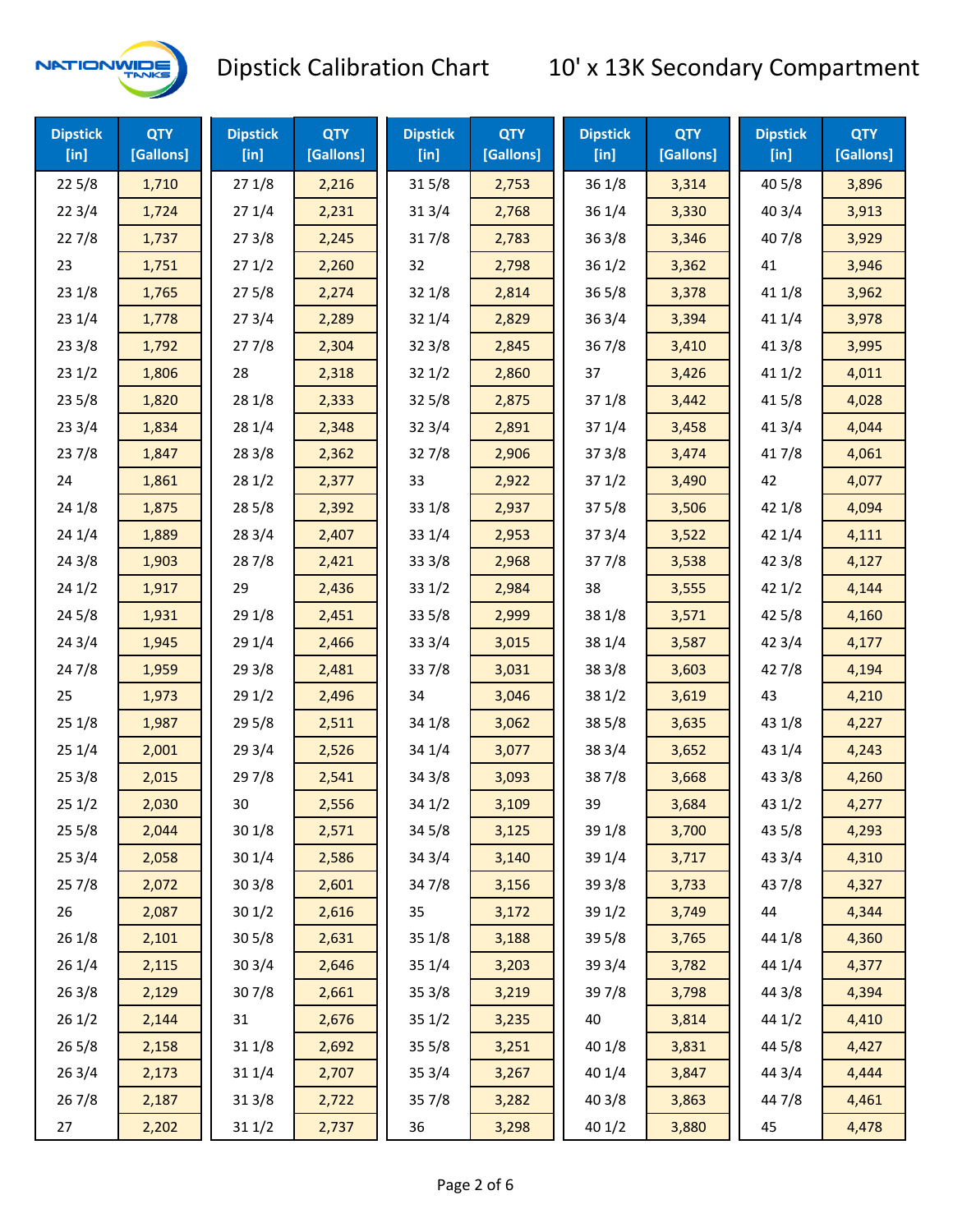

| <b>Dipstick</b><br>$[$ in] | <b>QTY</b><br>[Gallons] | <b>Dipstick</b><br>$[$ in] | <b>QTY</b><br>[Gallons] | <b>Dipstick</b><br>$[$ in] | <b>QTY</b><br>[Gallons] | <b>Dipstick</b><br>$[$ in] | <b>QTY</b><br>[Gallons] | <b>Dipstick</b><br>$[$ in] | <b>QTY</b><br>[Gallons] |
|----------------------------|-------------------------|----------------------------|-------------------------|----------------------------|-------------------------|----------------------------|-------------------------|----------------------------|-------------------------|
| 45 1/8                     | 4,494                   | 49 5/8                     | 5,104                   | 54 1/8                     | 5,723                   | 58 5/8                     | 6,345                   | 63 1/8                     | 6,969                   |
| 45 1/4                     | 4,511                   | 49 3/4                     | 5,121                   | 54 1/4                     | 5,740                   | 58 3/4                     | 6,363                   | 63 1/4                     | 6,987                   |
| 45 3/8                     | 4,528                   | 49 7/8                     | 5,138                   | 54 3/8                     | 5,757                   | 587/8                      | 6,380                   | 63 3/8                     | 7,004                   |
| 45 1/2                     | 4,545                   | 50                         | 5,156                   | 54 1/2                     | 5,774                   | 59                         | 6,397                   | 63 1/2                     | 7,021                   |
| 45 5/8                     | 4,562                   | 50 1/8                     | 5,173                   | 54 5/8                     | 5,792                   | 59 1/8                     | 6,415                   | 63 5/8                     | 7,039                   |
| 45 3/4                     | 4,578                   | 50 1/4                     | 5,190                   | 54 3/4                     | 5,809                   | 59 1/4                     | 6,432                   | 63 3/4                     | 7,056                   |
| 45 7/8                     | 4,595                   | 503/8                      | 5,207                   | 54 7/8                     | 5,826                   | 59 3/8                     | 6,449                   | 637/8                      | 7,073                   |
| 46                         | 4,612                   | 501/2                      | 5,224                   | 55                         | 5,843                   | 59 1/2                     | 6,467                   | 64                         | 7,091                   |
| 46 1/8                     | 4,629                   | 505/8                      | 5,241                   | 55 1/8                     | 5,861                   | 59 5/8                     | 6,484                   | 64 1/8                     | 7,108                   |
| 46 1/4                     | 4,646                   | 503/4                      | 5,258                   | 55 1/4                     | 5,878                   | 59 3/4                     | 6,501                   | 64 1/4                     | 7,125                   |
| 46 3/8                     | 4,663                   | 507/8                      | 5,275                   | 55 3/8                     | 5,895                   | 597/8                      | 6,519                   | 64 3/8                     | 7,142                   |
| 46 1/2                     | 4,680                   | 51                         | 5,293                   | 551/2                      | 5,913                   | 60                         | 6,536                   | 64 1/2                     | 7,160                   |
| 46 5/8                     | 4,696                   | 51 1/8                     | 5,310                   | 55 5/8                     | 5,930                   | 60 1/8                     | 6,553                   | 64 5/8                     | 7,177                   |
| 46 3/4                     | 4,713                   | 51 1/4                     | 5,327                   | 55 3/4                     | 5,947                   | 60 1/4                     | 6,571                   | 64 3/4                     | 7,194                   |
| 46 7/8                     | 4,730                   | 513/8                      | 5,344                   | 55 7/8                     | 5,964                   | 60 3/8                     | 6,588                   | 64 7/8                     | 7,212                   |
| 47                         | 4,747                   | 511/2                      | 5,361                   | 56                         | 5,982                   | 601/2                      | 6,605                   | 65                         | 7,229                   |
| 47 1/8                     | 4,764                   | 515/8                      | 5,378                   | 56 1/8                     | 5,999                   | 60 5/8                     | 6,623                   | 65 1/8                     | 7,246                   |
| 47 1/4                     | 4,781                   | 51 3/4                     | 5,395                   | 56 1/4                     | 6,016                   | 60 3/4                     | 6,640                   | 65 1/4                     | 7,263                   |
| 47 3/8                     | 4,798                   | 517/8                      | 5,413                   | 56 3/8                     | 6,034                   | 607/8                      | 6,658                   | 65 3/8                     | 7,281                   |
| 471/2                      | 4,815                   | 52                         | 5,430                   | 56 1/2                     | 6,051                   | 61                         | 6,675                   | 65 1/2                     | 7,298                   |
| 475/8                      | 4,832                   | 52 1/8                     | 5,447                   | 56 5/8                     | 6,068                   | 61 1/8                     | 6,692                   | 65 5/8                     | 7,315                   |
| 47 3/4                     | 4,849                   | 52 1/4                     | 5,464                   | 56 3/4                     | 6,086                   | 61 1/4                     | 6,710                   | 65 3/4                     | 7,332                   |
| 47 7/8                     | 4,866                   | 52 3/8                     | 5,481                   | 567/8                      | 6,103                   | 61 3/8                     | 6,727                   | 65 7/8                     | 7,350                   |
| 48                         | 4,883                   | 521/2                      | 5,499                   | 57                         | 6,120                   | 61 1/2                     | 6,744                   | 66                         | 7,367                   |
| 48 1/8                     | 4,900                   | 52 5/8                     | 5,516                   | 57 1/8                     | 6,138                   | 615/8                      | 6,762                   | 66 1/8                     | 7,384                   |
| 48 1/4                     | 4,917                   | 52 3/4                     | 5,533                   | 57 1/4                     | 6,155                   | 613/4                      | 6,779                   | 66 1/4                     | 7,401                   |
| 48 3/8                     | 4,934                   | 527/8                      | 5,550                   | 57 3/8                     | 6,172                   | 617/8                      | 6,796                   | 66 3/8                     | 7,419                   |
| 48 1/2                     | 4,951                   | 53                         | 5,567                   | 571/2                      | 6,189                   | 62                         | 6,813                   | 66 1/2                     | 7,436                   |
| 48 5/8                     | 4,968                   | 53 1/8                     | 5,585                   | 57 5/8                     | 6,207                   | 62 1/8                     | 6,831                   | 66 5/8                     | 7,453                   |
| 48 3/4                     | 4,985                   | 53 1/4                     | 5,602                   | 573/4                      | 6,224                   | 62 1/4                     | 6,848                   | 66 3/4                     | 7,470                   |
| 487/8                      | 5,002                   | 53 3/8                     | 5,619                   | 577/8                      | 6,241                   | 62 3/8                     | 6,865                   | 667/8                      | 7,488                   |
| 49                         | 5,019                   | 53 1/2                     | 5,636                   | 58                         | 6,259                   | 621/2                      | 6,883                   | 67                         | 7,505                   |
| 49 1/8                     | 5,036                   | 53 5/8                     | 5,654                   | 58 1/8                     | 6,276                   | 62 5/8                     | 6,900                   | 671/8                      | 7,522                   |
| 49 1/4                     | 5,053                   | 53 3/4                     | 5,671                   | 58 1/4                     | 6,293                   | 62 3/4                     | 6,917                   | 67 1/4                     | 7,539                   |
| 49 3/8                     | 5,070                   | 537/8                      | 5,688                   | 58 3/8                     | 6,311                   | 627/8                      | 6,935                   | 673/8                      | 7,556                   |
| 49 1/2                     | 5,087                   | 54                         | 5,705                   | 58 1/2                     | 6,328                   | 63                         | 6,952                   | 67 1/2                     | 7,574                   |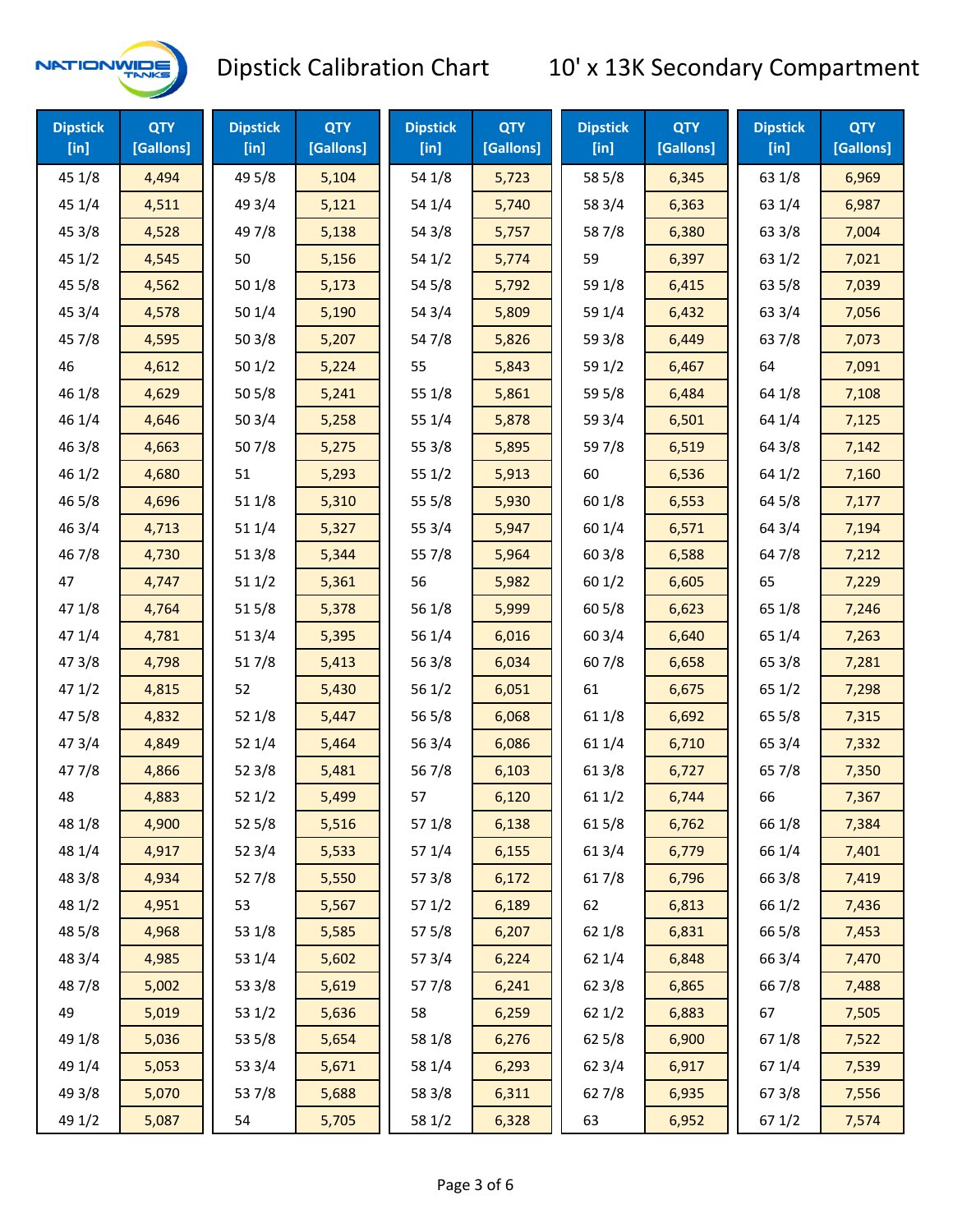

| <b>Dipstick</b><br>[in] | <b>QTY</b><br>[Gallons] | <b>Dipstick</b><br>$[$ in] | <b>QTY</b><br>[Gallons] | <b>Dipstick</b><br>$[$ in] | <b>QTY</b><br>[Gallons] | <b>Dipstick</b><br>$[$ in] | <b>QTY</b><br>[Gallons] | <b>Dipstick</b><br>$[$ in] | <b>QTY</b><br>[Gallons] |
|-------------------------|-------------------------|----------------------------|-------------------------|----------------------------|-------------------------|----------------------------|-------------------------|----------------------------|-------------------------|
| 67 5/8                  | 7,591                   | 72 1/8                     | 8,206                   | 765/8                      | 8,812                   | 81 1/8                     | 9,404                   | 85 5/8                     | 9,979                   |
| 67 3/4                  | 7,608                   | 72 1/4                     | 8,223                   | 763/4                      | 8,829                   | 81 1/4                     | 9,421                   | 85 3/4                     | 9,995                   |
| 67 7/8                  | 7,625                   | 72 3/8                     | 8,240                   | 767/8                      | 8,845                   | 81 3/8                     | 9,437                   | 857/8                      | 10,010                  |
| 68                      | 7,642                   | 72 1/2                     | 8,257                   | 77                         | 8,862                   | 81 1/2                     | 9,453                   | 86                         | 10,026                  |
| 68 1/8                  | 7,660                   | 725/8                      | 8,274                   | 77 1/8                     | 8,879                   | 815/8                      | 9,469                   | 86 1/8                     | 10,042                  |
| 68 1/4                  | 7,677                   | 72 3/4                     | 8,291                   | 77 1/4                     | 8,895                   | 813/4                      | 9,485                   | 86 1/4                     | 10,057                  |
| 68 3/8                  | 7,694                   | 727/8                      | 8,308                   | 77 3/8                     | 8,912                   | 817/8                      | 9,502                   | 86 3/8                     | 10,073                  |
| 68 1/2                  | 7,711                   | 73                         | 8,325                   | 771/2                      | 8,929                   | 82                         | 9,518                   | 86 1/2                     | 10,088                  |
| 68 5/8                  | 7,728                   | 73 1/8                     | 8,342                   | 775/8                      | 8,945                   | 82 1/8                     | 9,534                   | 865/8                      | 10,104                  |
| 68 3/4                  | 7,745                   | 73 1/4                     | 8,359                   | 773/4                      | 8,962                   | 82 1/4                     | 9,550                   | 86 3/4                     | 10,120                  |
| 687/8                   | 7,763                   | 73 3/8                     | 8,376                   | 777/8                      | 8,978                   | 82 3/8                     | 9,566                   | 867/8                      | 10,135                  |
| 69                      | 7,780                   | 73 1/2                     | 8,393                   | 78                         | 8,995                   | 821/2                      | 9,582                   | 87                         | 10,151                  |
| 69 1/8                  | 7,797                   | 73 5/8                     | 8,410                   | 78 1/8                     | 9,011                   | 825/8                      | 9,598                   | 871/8                      | 10,166                  |
| 69 1/4                  | 7,814                   | 73 3/4                     | 8,426                   | 78 1/4                     | 9,028                   | 82 3/4                     | 9,614                   | 871/4                      | 10,181                  |
| 69 3/8                  | 7,831                   | 737/8                      | 8,443                   | 78 3/8                     | 9,044                   | 827/8                      | 9,630                   | 87 3/8                     | 10,197                  |
| 69 1/2                  | 7,848                   | 74                         | 8,460                   | 78 1/2                     | 9,061                   | 83                         | 9,646                   | 871/2                      | 10,212                  |
| 69 5/8                  | 7,865                   | 74 1/8                     | 8,477                   | 78 5/8                     | 9,077                   | 83 1/8                     | 9,662                   | 87 5/8                     | 10,228                  |
| 69 3/4                  | 7,883                   | 74 1/4                     | 8,494                   | 78 3/4                     | 9,094                   | 83 1/4                     | 9,678                   | 87 3/4                     | 10,243                  |
| 69 7/8                  | 7,900                   | 74 3/8                     | 8,511                   | 787/8                      | 9,110                   | 83 3/8                     | 9,694                   | 877/8                      | 10,258                  |
| 70                      | 7,917                   | 74 1/2                     | 8,528                   | 79                         | 9,127                   | 83 1/2                     | 9,710                   | 88                         | 10,274                  |
| 70 1/8                  | 7,934                   | 74 5/8                     | 8,544                   | 79 1/8                     | 9,143                   | 83 5/8                     | 9,726                   | 88 1/8                     | 10,289                  |
| 70 1/4                  | 7,951                   | 74 3/4                     | 8,561                   | 79 1/4                     | 9,160                   | 83 3/4                     | 9,742                   | 88 1/4                     | 10,304                  |
| 70 3/8                  | 7,968                   | 747/8                      | 8,578                   | 79 3/8                     | 9,176                   | 837/8                      | 9,758                   | 88 3/8                     | 10,320                  |
| 70 1/2                  | 7,985                   | 75                         | 8,595                   | 79 1/2                     | 9,192                   | 84                         | 9,774                   | 88 1/2                     | 10,335                  |
| 70 5/8                  | 8,002                   | 75 1/8                     | 8,612                   | 79 5/8                     | 9,209                   | 84 1/8                     | 9,790                   | 88 5/8                     | 10,350                  |
| 70 3/4                  | 8,019                   | 75 1/4                     | 8,628                   | 79 3/4                     | 9,225                   | 84 1/4                     | 9,806                   | 88 3/4                     | 10,365                  |
| 70 7/8                  | 8,036                   | 75 3/8                     | 8,645                   | 79 7/8                     | 9,242                   | 84 3/8                     | 9,822                   | 887/8                      | 10,381                  |
| 71                      | 8,053                   | 75 1/2                     | 8,662                   | 80                         | 9,258                   | 84 1/2                     | 9,837                   | 89                         | 10,396                  |
| 71 1/8                  | 8,070                   | 75 5/8                     | 8,679                   | 80 1/8                     | 9,274                   | 845/8                      | 9,853                   | 89 1/8                     | 10,411                  |
| 71 1/4                  | 8,087                   | 75 3/4                     | 8,695                   | 80 1/4                     | 9,291                   | 84 3/4                     | 9,869                   | 89 1/4                     | 10,426                  |
| 713/8                   | 8,104                   | 75 7/8                     | 8,712                   | 80 3/8                     | 9,307                   | 847/8                      | 9,885                   | 89 3/8                     | 10,441                  |
| 71 1/2                  | 8,121                   | 76                         | 8,729                   | 80 1/2                     | 9,323                   | 85                         | 9,901                   | 89 1/2                     | 10,456                  |
| 715/8                   | 8,138                   | 76 1/8                     | 8,745                   | 80 5/8                     | 9,339                   | 85 1/8                     | 9,916                   | 89 5/8                     | 10,472                  |
| 713/4                   | 8,155                   | 76 1/4                     | 8,762                   | 80 3/4                     | 9,356                   | 85 1/4                     | 9,932                   | 89 3/4                     | 10,487                  |
| 717/8                   | 8,172                   | 763/8                      | 8,779                   | 807/8                      | 9,372                   | 85 3/8                     | 9,948                   | 897/8                      | 10,502                  |
| 72                      | 8,189                   | 76 1/2                     | 8,796                   | 81                         | 9,388                   | 85 1/2                     | 9,963                   | 90                         | 10,517                  |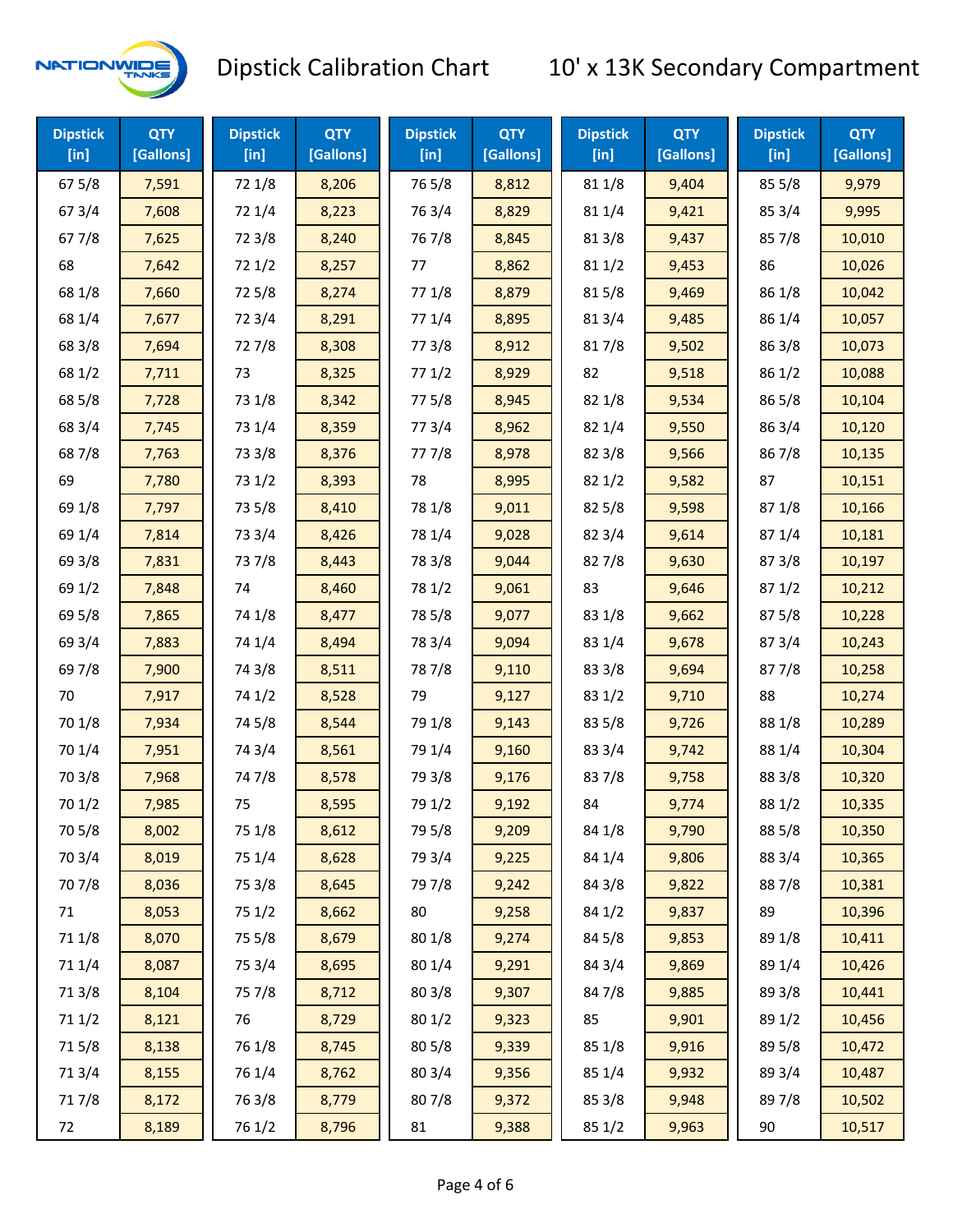

| <b>Dipstick</b><br>[ <sub>in</sub> ] | <b>QTY</b><br>[Gallons] | <b>Dipstick</b><br>[in] | <b>QTY</b><br>[Gallons] | <b>Dipstick</b><br>$[$ in] | <b>QTY</b><br>[Gallons] | <b>Dipstick</b><br>$[$ in] | <b>QTY</b><br>[Gallons] | <b>Dipstick</b><br>$[$ in] | <b>QTY</b><br>[Gallons] |
|--------------------------------------|-------------------------|-------------------------|-------------------------|----------------------------|-------------------------|----------------------------|-------------------------|----------------------------|-------------------------|
| 90 1/8                               | 10,532                  | 94 5/8                  | 11,057                  | 99 1/8                     | 11,549                  | 103 5/8                    | 12,001                  | 108 1/8                    | 12,402                  |
| 90 1/4                               | 10,547                  | 94 3/4                  | 11,071                  | 99 1/4                     | 11,562                  | 103 3/4                    | 12,012                  | 108 1/4                    | 12,413                  |
| 903/8                                | 10,562                  | 947/8                   | 11,085                  | 99 3/8                     | 11,575                  | 103 7/8                    | 12,024                  | 108 3/8                    | 12,423                  |
| 901/2                                | 10,577                  | 95                      | 11,099                  | 99 1/2                     | 11,588                  | 104                        | 12,036                  | 108 1/2                    | 12,433                  |
| 905/8                                | 10,591                  | 95 1/8                  | 11,113                  | 99 5/8                     | 11,601                  | 104 1/8                    | 12,048                  | 108 5/8                    | 12,443                  |
| 903/4                                | 10,606                  | 95 1/4                  | 11,127                  | 99 3/4                     | 11,614                  | 104 1/4                    | 12,060                  | 108 3/4                    | 12,453                  |
| 907/8                                | 10,621                  | 95 3/8                  | 11,141                  | 997/8                      | 11,627                  | 104 3/8                    | 12,071                  | 108 7/8                    | 12,464                  |
| 91                                   | 10,636                  | 95 1/2                  | 11,155                  | 100                        | 11,640                  | 1041/2                     | 12,083                  | 109                        | 12,474                  |
| 91 1/8                               | 10,651                  | 95 5/8                  | 11,169                  | 100 1/8                    | 11,653                  | 104 5/8                    | 12,095                  | 109 1/8                    | 12,484                  |
| 91 1/4                               | 10,666                  | 95 3/4                  | 11,183                  | 100 1/4                    | 11,666                  | 104 3/4                    | 12,106                  | 109 1/4                    | 12,494                  |
| 913/8                                | 10,681                  | 957/8                   | 11,197                  | 100 3/8                    | 11,679                  | 104 7/8                    | 12,118                  | 109 3/8                    | 12,503                  |
| 91 1/2                               | 10,695                  | 96                      | 11,211                  | 1001/2                     | 11,692                  | 105                        | 12,129                  | 109 1/2                    | 12,513                  |
| 915/8                                | 10,710                  | 96 1/8                  | 11,225                  | 100 5/8                    | 11,704                  | 105 1/8                    | 12,141                  | 109 5/8                    | 12,523                  |
| 913/4                                | 10,725                  | 96 1/4                  | 11,239                  | 100 3/4                    | 11,717                  | 105 1/4                    | 12,152                  | 109 3/4                    | 12,533                  |
| 917/8                                | 10,739                  | 96 3/8                  | 11,253                  | 100 7/8                    | 11,730                  | 105 3/8                    | 12,163                  | 109 7/8                    | 12,542                  |
| 92                                   | 10,754                  | 96 1/2                  | 11,266                  | 101                        | 11,743                  | 1051/2                     | 12,175                  | 110                        | 12,552                  |
| 92 1/8                               | 10,769                  | 96 5/8                  | 11,280                  | 101 1/8                    | 11,755                  | 105 5/8                    | 12,186                  | 110 1/8                    | 12,562                  |
| 92 1/4                               | 10,783                  | 96 3/4                  | 11,294                  | 101 1/4                    | 11,768                  | 105 3/4                    | 12,197                  | 110 1/4                    | 12,571                  |
| 92 3/8                               | 10,798                  | 967/8                   | 11,307                  | 101 3/8                    | 11,780                  | 105 7/8                    | 12,208                  | 110 3/8                    | 12,580                  |
| 921/2                                | 10,813                  | 97                      | 11,321                  | 1011/2                     | 11,793                  | 106                        | 12,220                  | 110 1/2                    | 12,590                  |
| 925/8                                | 10,827                  | 97 1/8                  | 11,335                  | 101 5/8                    | 11,805                  | 106 1/8                    | 12,231                  | 110 5/8                    | 12,599                  |
| 92 3/4                               | 10,842                  | 97 1/4                  | 11,348                  | 101 3/4                    | 11,818                  | 106 1/4                    | 12,242                  | 110 3/4                    | 12,608                  |
| 927/8                                | 10,856                  | 973/8                   | 11,362                  | 101 7/8                    | 11,830                  | 106 3/8                    | 12,253                  | 110 7/8                    | 12,618                  |
| 93                                   | 10,871                  | 971/2                   | 11,376                  | 102                        | 11,843                  | 106 1/2                    | 12,264                  | 111                        | 12,627                  |
| 93 1/8                               | 10,885                  | 97 5/8                  | 11,389                  | 102 1/8                    | 11,855                  | 106 5/8                    | 12,275                  | 111 1/8                    | 12,636                  |
| 93 1/4                               | 10,900                  | 973/4                   | 11,403                  | 102 1/4                    | 11,867                  | 106 3/4                    | 12,286                  | 111 1/4                    | 12,645                  |
| 93 3/8                               | 10,914                  | 977/8                   | 11,416                  | 102 3/8                    | 11,880                  | 106 7/8                    | 12,296                  | 111 3/8                    | 12,654                  |
| 93 1/2                               | 10,928                  | 98                      | 11,429                  | 1021/2                     | 11,892                  | 107                        | 12,307                  | 111 1/2                    | 12,663                  |
| 93 5/8                               | 10,943                  | 98 1/8                  | 11,443                  | 102 5/8                    | 11,904                  | 107 1/8                    | 12,318                  | 1115/8                     | 12,672                  |
| 93 3/4                               | 10,957                  | 98 1/4                  | 11,456                  | 102 3/4                    | 11,916                  | 107 1/4                    | 12,329                  | 111 3/4                    | 12,681                  |
| 937/8                                | 10,971                  | 98 3/8                  | 11,470                  | 102 7/8                    | 11,928                  | 1073/8                     | 12,339                  | 111 7/8                    | 12,689                  |
| 94                                   | 10,986                  | 98 1/2                  | 11,483                  | 103                        | 11,941                  | 1071/2                     | 12,350                  | 112                        | 12,698                  |
| 94 1/8                               | 11,000                  | 98 5/8                  | 11,496                  | 103 1/8                    | 11,953                  | 1075/8                     | 12,361                  | 112 1/8                    | 12,707                  |
| 94 1/4                               | 11,014                  | 98 3/4                  | 11,509                  | 103 1/4                    | 11,965                  | 107 3/4                    | 12,371                  | 112 1/4                    | 12,715                  |
| 94 3/8                               | 11,029                  | 987/8                   | 11,523                  | 103 3/8                    | 11,977                  | 1077/8                     | 12,382                  | 112 3/8                    | 12,724                  |
| 94 1/2                               | 11,043                  | 99                      | 11,536                  | 103 1/2                    | 11,989                  | 108                        | 12,392                  | 112 1/2                    | 12,732                  |